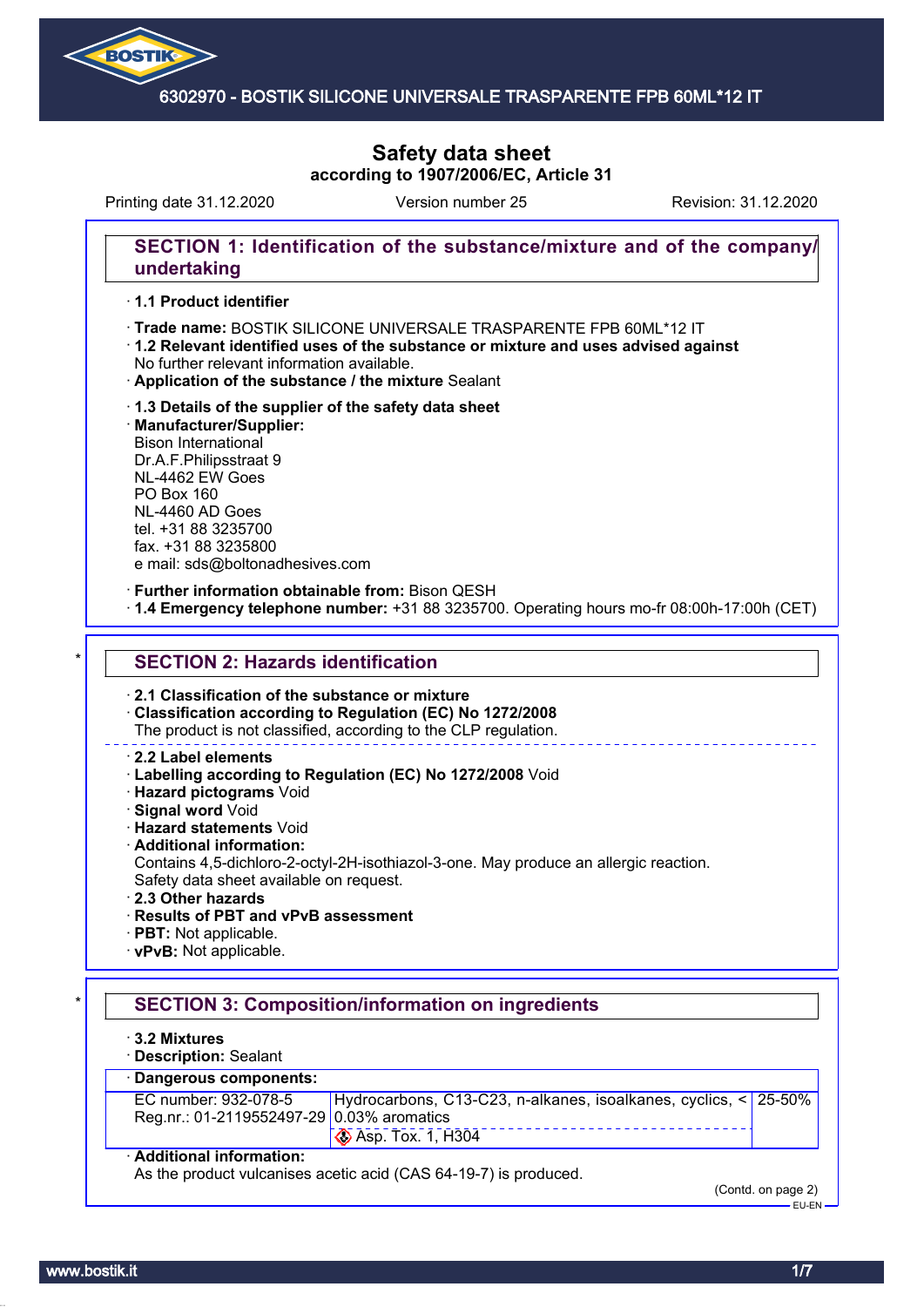

# **Safety data sheet according to 1907/2006/EC, Article 31**

Printing date 31.12.2020 **Revision: 31.12.2020** Version number 25 Revision: 31.12.2020

(Contd. of page 1)

#### **Trade name: Silicone Universal** BOSTIK SILICONE UNIVERSALE TRASPARENTE FPB 60ML\*12 IT

For the wording of the listed hazard phrases refer to section 16.

### **SECTION 4: First aid measures**

- · **4.1 Description of first aid measures**
- · **General information:** No special measures required.
- · **After inhalation:**

Supply fresh air; consult doctor in case of complaints.

- No special measures required.
- · **After skin contact:** Generally the product does not irritate the skin.
- · **After eye contact:** Rinse opened eye for several minutes under running water.
- · **After swallowing:** If symptoms persist consult doctor.
- · **4.2 Most important symptoms and effects, both acute and delayed** No further relevant information available.
- · **4.3 Indication of any immediate medical attention and special treatment needed** No further relevant information available.

#### **SECTION 5: Firefighting measures**

- · **5.1 Extinguishing media**
- · **Suitable extinguishing agents:** Use fire extinguishing methods suitable to surrounding conditions.
- · **5.2 Special hazards arising from the substance or mixture**
- No further relevant information available.
- · **5.3 Advice for firefighters**
- · **Protective equipment:** No special measures required.

# **SECTION 6: Accidental release measures**

- · **6.1 Personal precautions, protective equipment and emergency procedures** Not required.
- · **6.2 Environmental precautions:** Do not allow to enter sewers/ surface or ground water.
- · **6.3 Methods and material for containment and cleaning up:**

Send for recovery or disposal in suitable receptacles.

Absorb with liquid-binding material (sand, diatomite, acid binders, universal binders, sawdust).

- · **6.4 Reference to other sections**
- No dangerous substances are released.

See Section 7 for information on safe handling.

See Section 8 for information on personal protection equipment.

See Section 13 for disposal information.

# **SECTION 7: Handling and storage**

- · **7.1 Precautions for safe handling** No special precautions are necessary if used correctly.
- · **Information about fire and explosion protection:** No special measures required.

· **7.2 Conditions for safe storage, including any incompatibilities**

· **Storage:**

· **Requirements to be met by storerooms and receptacles:** No special requirements.

· **Information about storage in one common storage facility:** Not required.

(Contd. on page 3) EU-EN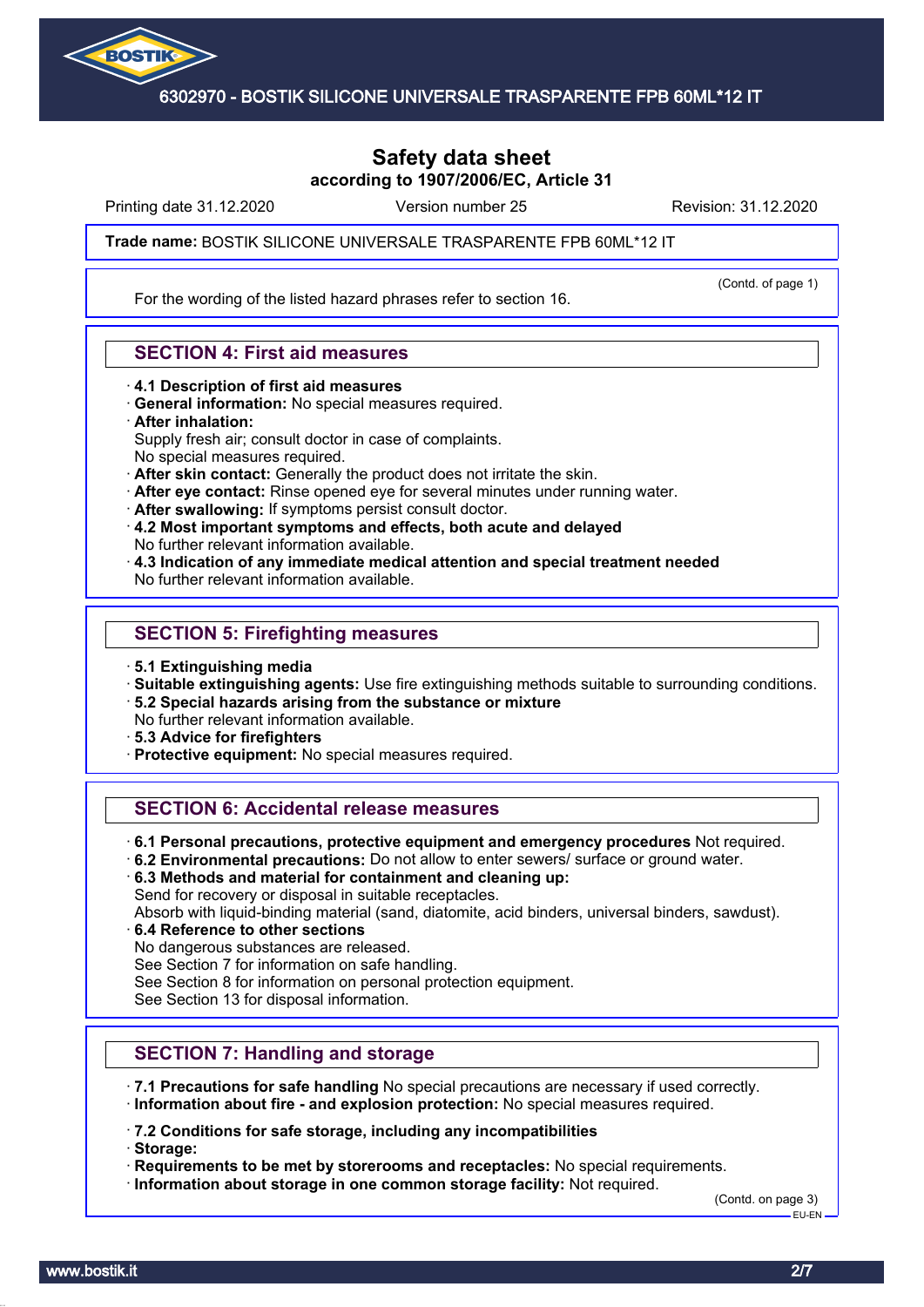

# **Safety data sheet according to 1907/2006/EC, Article 31**

Printing date 31.12.2020 **Revision: 31.12.2020** Version number 25 Revision: 31.12.2020

(Contd. of page 2)

#### **Trade name: Silicone Universal** BOSTIK SILICONE UNIVERSALE TRASPARENTE FPB 60ML\*12 IT

· **Further information about storage conditions:** None.

· **Storage class:** 12

· **7.3 Specific end use(s)** No further relevant information available.

### **SECTION 8: Exposure controls/personal protection**

· **Additional information about design of technical facilities:** No further data; see item 7.

· **8.1 Control parameters**

· **Ingredients with limit values that require monitoring at the workplace:**

The product does not contain any relevant quantities of materials with critical values that have to be monitored at the workplace.

- · **Additional information:** The lists valid during the making were used as basis.
- · **8.2 Exposure controls**
- · **Personal protective equipment:**
- · **General protective and hygienic measures:**

The usual precautionary measures are to be adhered to when handling chemicals. Wash hands before breaks and at the end of work.

· **Respiratory protection:** Not required.

· **Protection of hands:**

The glove material has to be impermeable and resistant to the product/ the substance/ the preparation.

Selection of the glove material on consideration of the penetration times, rates of diffusion and the degradation

#### · **Material of gloves**

Recommended thickness of the material: > 0,12 mm

Nitrile rubber, NBR

- · **Penetration time of glove material**
- For the mixture of chemicals mentioned below the penetration time has to be at least 10 minutes (Permeation according to EN 374 Part 3: Level 1).
- · **Eye protection:** Goggles recommended during refilling

| 9.1 Information on basic physical and chemical properties<br><b>General Information</b> |                                    |  |
|-----------------------------------------------------------------------------------------|------------------------------------|--|
| · Appearance:                                                                           |                                    |  |
| Form:                                                                                   | Fluid                              |  |
| Colour:                                                                                 | According to product specification |  |
| · Odour:                                                                                | Characteristic                     |  |
| Odour threshold:                                                                        | Not determined.                    |  |
| $\cdot$ pH-value:                                                                       | Not determined.                    |  |
| Change in condition                                                                     |                                    |  |
| Melting point/freezing point:                                                           | Undetermined.                      |  |
| Initial boiling point and boiling range: 2230 °C                                        |                                    |  |
| · Flash point:                                                                          | Not applicable.                    |  |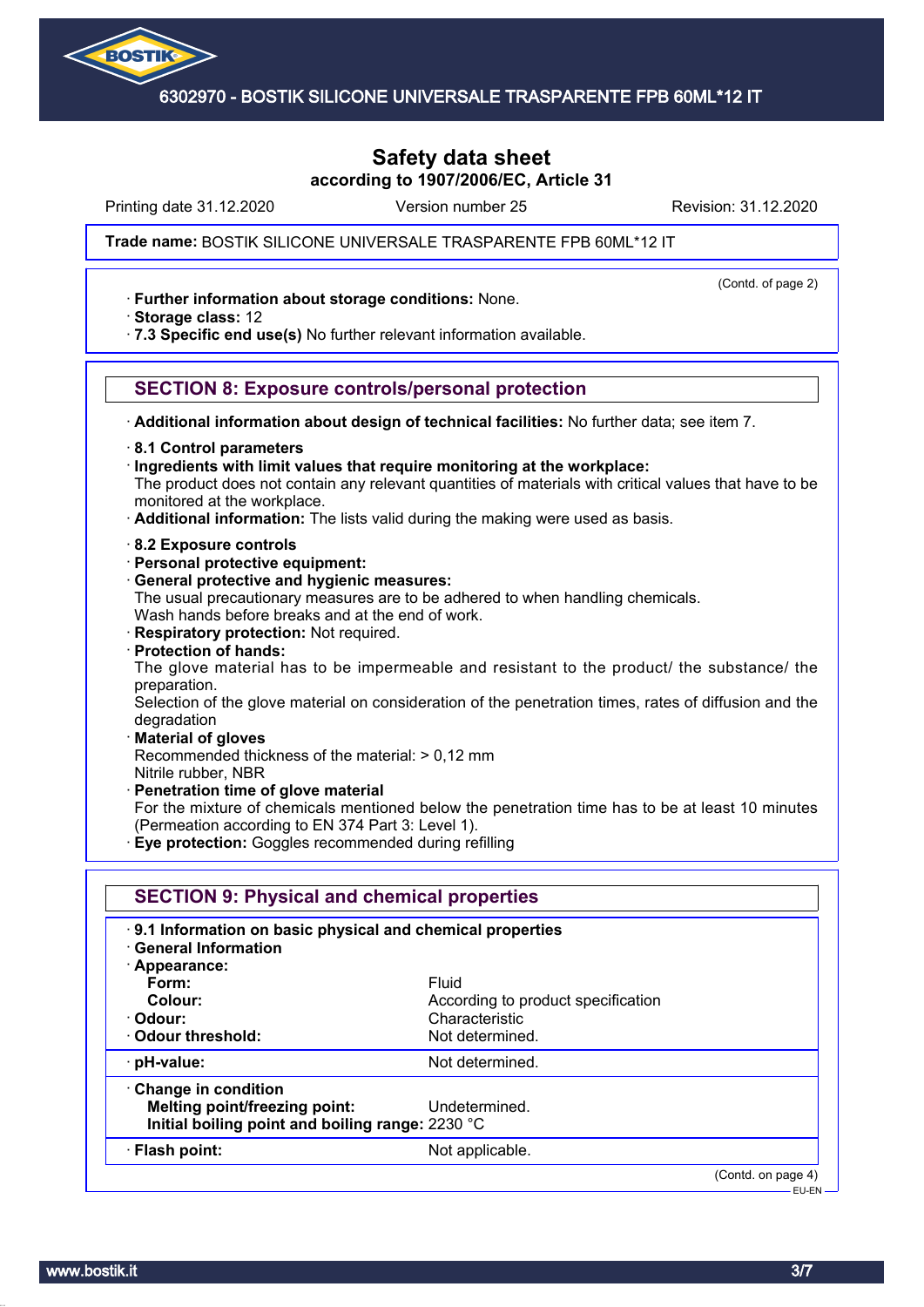

# **Safety data sheet according to 1907/2006/EC, Article 31**

Printing date 31.12.2020 **Revision: 31.12.2020** Version number 25 Revision: 31.12.2020

#### **Trade name: Silicone Universal** BOSTIK SILICONE UNIVERSALE TRASPARENTE FPB 60ML\*12 IT

|                                                                                                 | (Contd. of page 3)                                                                                                                                                              |
|-------------------------------------------------------------------------------------------------|---------------------------------------------------------------------------------------------------------------------------------------------------------------------------------|
| · Flammability (solid, gas):                                                                    | Not applicable.                                                                                                                                                                 |
| · Ignition temperature:                                                                         | $>370$ °C                                                                                                                                                                       |
| · Decomposition temperature:                                                                    | Not determined.                                                                                                                                                                 |
| · Auto-ignition temperature:                                                                    | Product is not selfigniting.                                                                                                                                                    |
| <b>Explosive properties:</b>                                                                    | Product does not present an explosion hazard.                                                                                                                                   |
| <b>Explosion limits:</b><br>Lower:<br>Upper:                                                    | Not determined.<br>Not determined.                                                                                                                                              |
| · Vapour pressure:                                                                              | Not determined.                                                                                                                                                                 |
| <b>· Density at 20 °C:</b><br>· Relative density<br>· Vapour density<br><b>Evaporation rate</b> | $0.97$ g/cm <sup>3</sup><br>Not determined.<br>Not determined.<br>Not determined.                                                                                               |
| · Solubility in / Miscibility with<br>water:                                                    | Not miscible or difficult to mix.                                                                                                                                               |
| · Partition coefficient: n-octanol/water:                                                       | Not determined.                                                                                                                                                                 |
| · Viscosity:<br>Dynamic:<br>Kinematic:                                                          | Not determined.<br>Not determined.                                                                                                                                              |
| · Solvent content:                                                                              |                                                                                                                                                                                 |
| Solids content:<br>⋅ 9.2 Other information                                                      | 62.0 %<br>All relevant physical data were determined for the<br>mixture. All non-determined data are not measurable or<br>not relevant for the characterization of the mixture. |

# **SECTION 10: Stability and reactivity**

- · **10.1 Reactivity** No further relevant information available.
- · **10.2 Chemical stability**
- · **Thermal decomposition / conditions to be avoided:**
- No decomposition if used according to specifications.
- · **10.3 Possibility of hazardous reactions** No dangerous reactions known.
- · **10.4 Conditions to avoid** No further relevant information available.
- · **10.5 Incompatible materials:** No further relevant information available.
- · **10.6 Hazardous decomposition products:** No dangerous decomposition products known.

#### **SECTION 11: Toxicological information**

· **11.1 Information on toxicological effects**

· **Acute toxicity** Based on available data, the classification criteria are not met.

· **Primary irritant effect:**

· **Skin corrosion/irritation** Based on available data, the classification criteria are not met.

(Contd. on page 5) EU-EN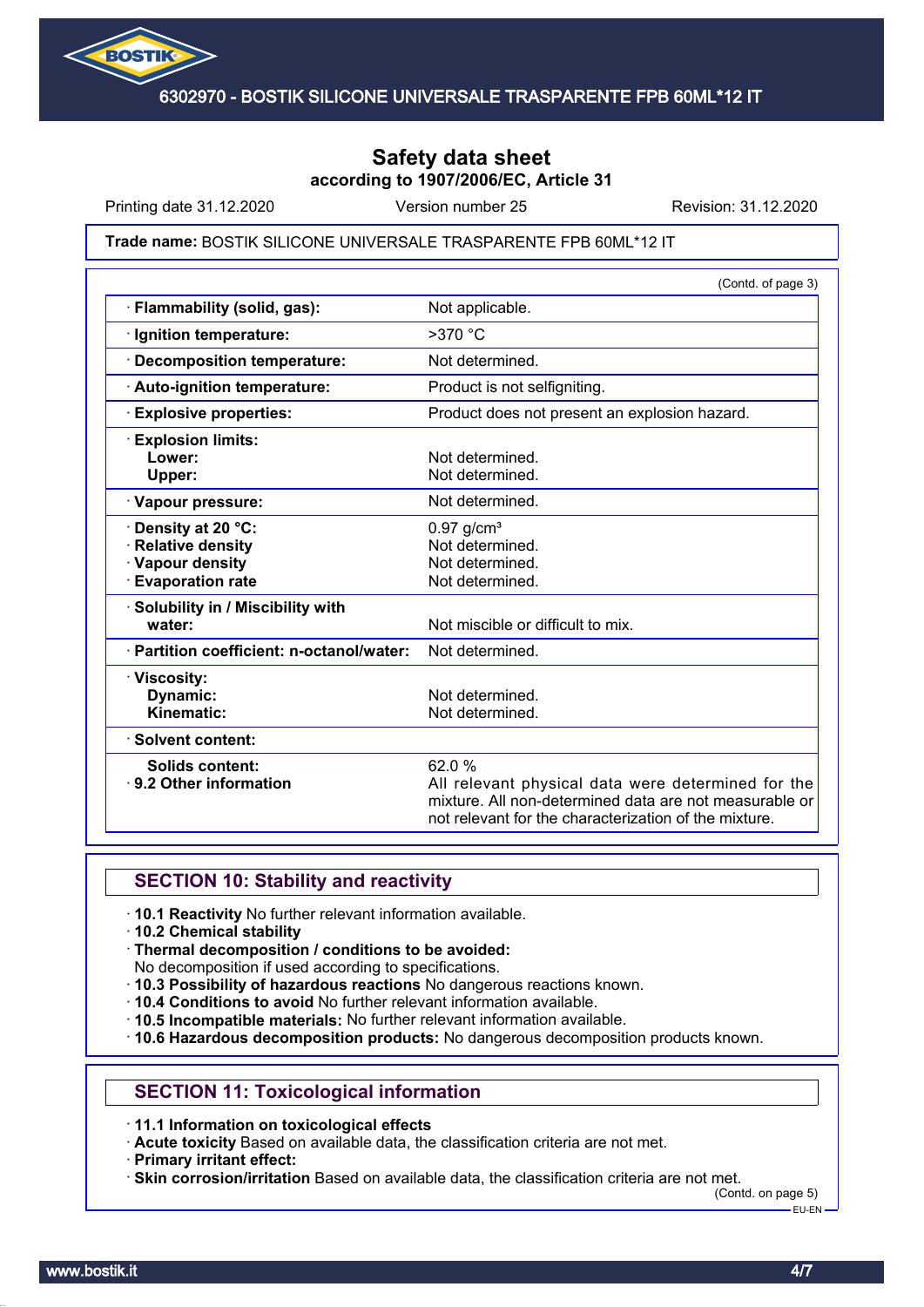

# **Safety data sheet according to 1907/2006/EC, Article 31**

Printing date 31.12.2020 **Revision: 31.12.2020** Version number 25 Revision: 31.12.2020

#### **Trade name: Silicone Universal** BOSTIK SILICONE UNIVERSALE TRASPARENTE FPB 60ML\*12 IT

(Contd. of page 4)

- · **Serious eye damage/irritation** Based on available data, the classification criteria are not met. · **Respiratory or skin sensitisation** Based on available data, the classification criteria are not met.
- · **Acute effects (acute toxicity, irritation and corrosivity)** Not applicable.
- · **Sensitisation** Not applicable.
- · **Repeated dose toxicity** Not applicable.
- · **CMR effects (carcinogenity, mutagenicity and toxicity for reproduction)**
- · **Germ cell mutagenicity** Not applicable.
- · **Carcinogenicity** Based on available data, the classification criteria are not met.
- · **Reproductive toxicity** Based on available data, the classification criteria are not met.
- · **STOT-single exposure** Based on available data, the classification criteria are not met.
- · **STOT-repeated exposure** Based on available data, the classification criteria are not met.
- · **Aspiration hazard** Based on available data, the classification criteria are not met.

# **SECTION 12: Ecological information**

- · **12.1 Toxicity**
- · **Aquatic toxicity:** No further relevant information available.
- · **12.2 Persistence and degradability** No further relevant information available.
- · **12.3 Bioaccumulative potential** No further relevant information available.
- · **12.4 Mobility in soil** No further relevant information available.
- · **Additional ecological information:**
- · **General notes:**

Water hazard class 1 (German Regulation) (Self-assessment): slightly hazardous for water Do not allow undiluted product or large quantities of it to reach ground water, water course or sewage system.

- · **12.5 Results of PBT and vPvB assessment**
- · **PBT:** Not applicable.
- · **vPvB:** Not applicable.
- · **12.6 Other adverse effects** No further relevant information available.

# **SECTION 13: Disposal considerations**

- · **13.1 Waste treatment methods**
- · **Recommendation**

Must not be disposed together with household garbage. Do not allow product to reach sewage system.

Disposal must be made according to official regulations.

- · **Uncleaned packaging:**
- · **Recommendation:**

Packagings that may not be cleansed are to be disposed of in the same manner as the product.

# **SECTION 14: Transport information**

- · **14.1 UN-Number**
- ADR/ADN, IMDG, IATA not regulated

-

(Contd. on page 6) EU-EN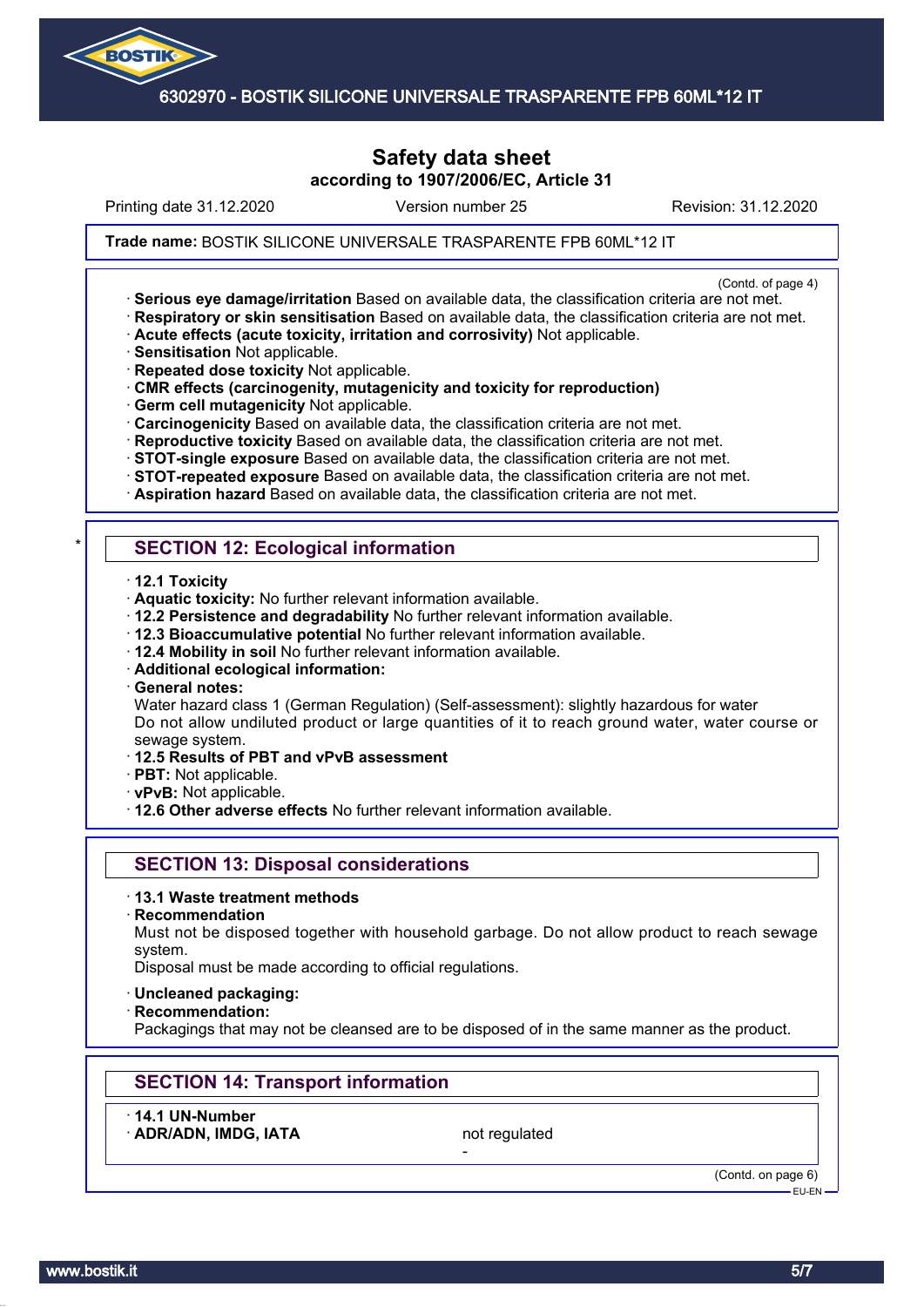

# **Safety data sheet according to 1907/2006/EC, Article 31**

Printing date 31.12.2020 **Revision: 31.12.2020** Version number 25 Revision: 31.12.2020

#### **Trade name: Silicone Universal** BOSTIK SILICONE UNIVERSALE TRASPARENTE FPB 60ML\*12 IT

|                                                                            | (Contd. of page 5)                                                                                                                                                  |
|----------------------------------------------------------------------------|---------------------------------------------------------------------------------------------------------------------------------------------------------------------|
| $\cdot$ ADN                                                                | not regulated                                                                                                                                                       |
| 14.2 UN proper shipping name<br>· ADR/ADN, ADN, IMDG, IATA                 | not regulated                                                                                                                                                       |
| 14.3 Transport hazard class(es)                                            |                                                                                                                                                                     |
| · ADR/ADN, ADN, IMDG, IATA<br>· Class                                      | not regulated                                                                                                                                                       |
| 14.4 Packing group<br>· ADR/ADN, IMDG, IATA                                | not regulated                                                                                                                                                       |
| 14.5 Environmental hazards:<br>· Marine pollutant:                         | No                                                                                                                                                                  |
| 14.6 Special precautions for user                                          | Not applicable.                                                                                                                                                     |
| 14.7 Transport in bulk according to Annex II<br>of Marpol and the IBC Code | Not applicable.                                                                                                                                                     |
| · Transport/Additional information:                                        | Not dangerous according to the above<br>specifications.                                                                                                             |
| $\cdot$ IMDG<br>· Remarks:                                                 | Under certain conditions substances in Class 3<br>(flammable liquids) can be classified in<br>packinggroup III.<br>See IMDG, Part 2, Chapter 2.3, Paragraph 2.3.2.2 |
| · UN "Model Regulation":                                                   | not regulated                                                                                                                                                       |

### **SECTION 15: Regulatory information**

- · **15.1 Safety, health and environmental regulations/legislation specific for the substance or mixture**
- · **Directive 2012/18/EU**
- · **Named dangerous substances ANNEX I** None of the ingredients is listed.
- · **DIRECTIVE 2011/65/EU on the restriction of the use of certain hazardous substances in electrical and electronic equipment – Annex II**
- None of the ingredients is listed.
- · **15.2 Chemical safety assessment:** A Chemical Safety Assessment has not been carried out.

#### **SECTION 16: Other information**

This information is based on our present knowledge. However, this shall not constitute a guarantee for any specific product features and shall not establish a legally valid contractual relationship.

#### · **Relevant phrases**

H304 May be fatal if swallowed and enters airways.

(Contd. on page 7) EU-EN